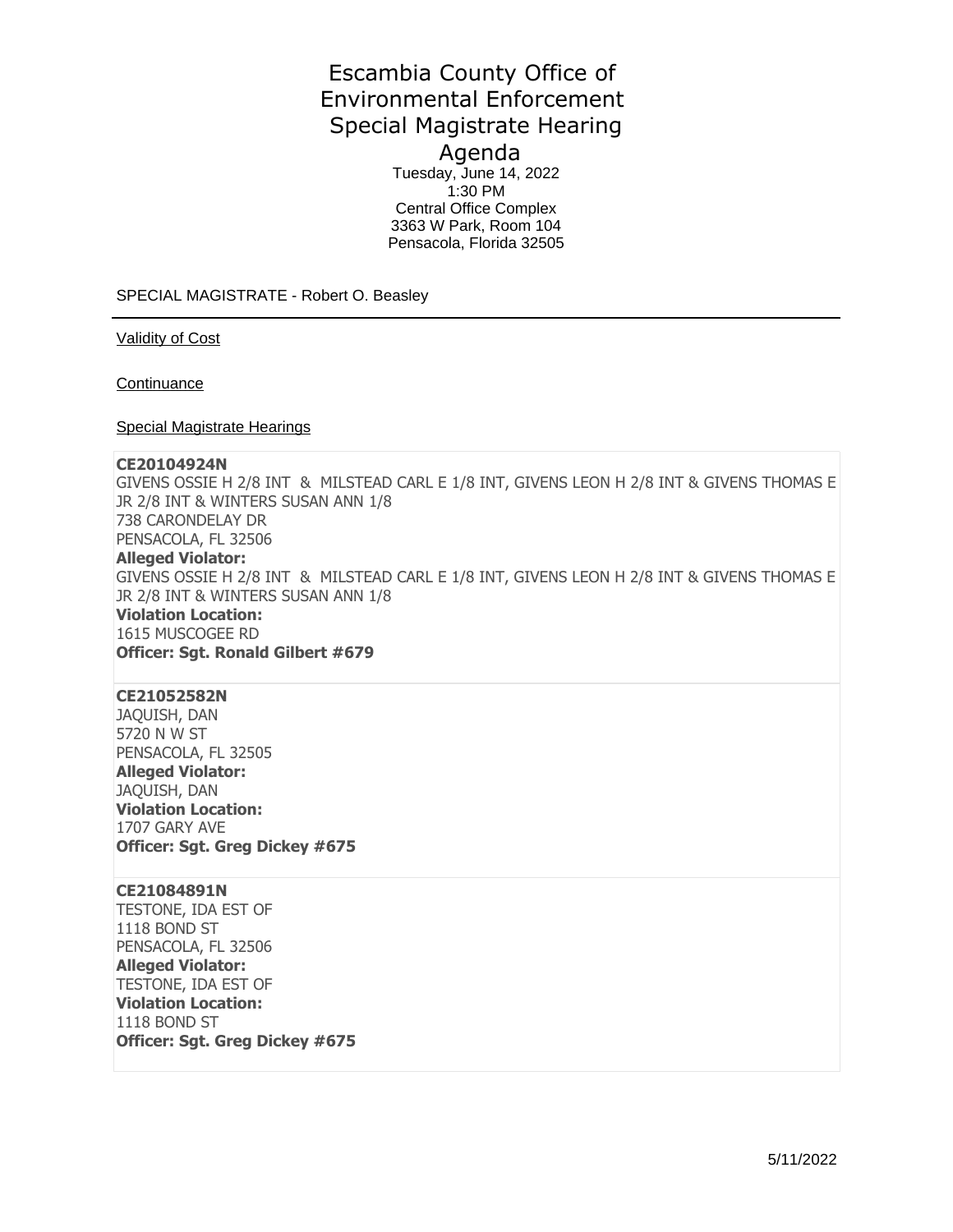## **CE21095247N**

HERNANDEZ, ACOSTA YUSIBEL 1978 BRENTCO RD CANTONMENT, FL 32533 **Alleged Violator:**  HERNANDEZ, ACOSTA YUSIBEL **Violation Location:**  1978 BRENTCO RD **Officer: Chris Moody #669** 

#### **CE21095254N**

BAINTER, JULIE 28 DOMITILLA ST PENSACOLA, FL 32506 **Alleged Violator:**  BAINTER, JULIE **Violation Location:**  28 DOMITILLA ST **Officer: Jessica Hughes #674** 

#### **CE21116312N**

GRAHAM WENDELL S TRUSTEE FOR GRAHAM WENDELL S LIVING TRUST 10/14/2008 50% INT & , GRAHAM JEAN EST OF 50% INT C/O JANET LYNN GRAHAM 8406 CHISHOLM RD PENSACOLA, FL 32514 **Alleged Violator:**  GRAHAM WENDELL S TRUSTEE FOR GRAHAM WENDELL S LIVING TRUST 10/14/2008 50% INT & , GRAHAM JEAN EST OF 50% INT **Violation Location:**  3415 WIGGINS LN **Officer: Sgt. Ronald Gilbert #679** 

### **CE21126449U**

JACKSON, MICHAEL E 3434 LUKE ST PENSACOLA, FL 32505 **Alleged Violator:**  JACKSON, MICHAEL E **Violation Location:**  815 N GREEN ST **Officer: Sgt. Greg Dickey #675** 

## **CE21126544U**

QUALLS, JACOB LAMAR 503 ALBA PLENA ST PENSACOLA, FL 32507 **Alleged Violator:**  QUALLS, JACOB LAMAR **Violation Location:**  503 ALBA PLENA ST **Officer: Sgt. Greg Dickey #675**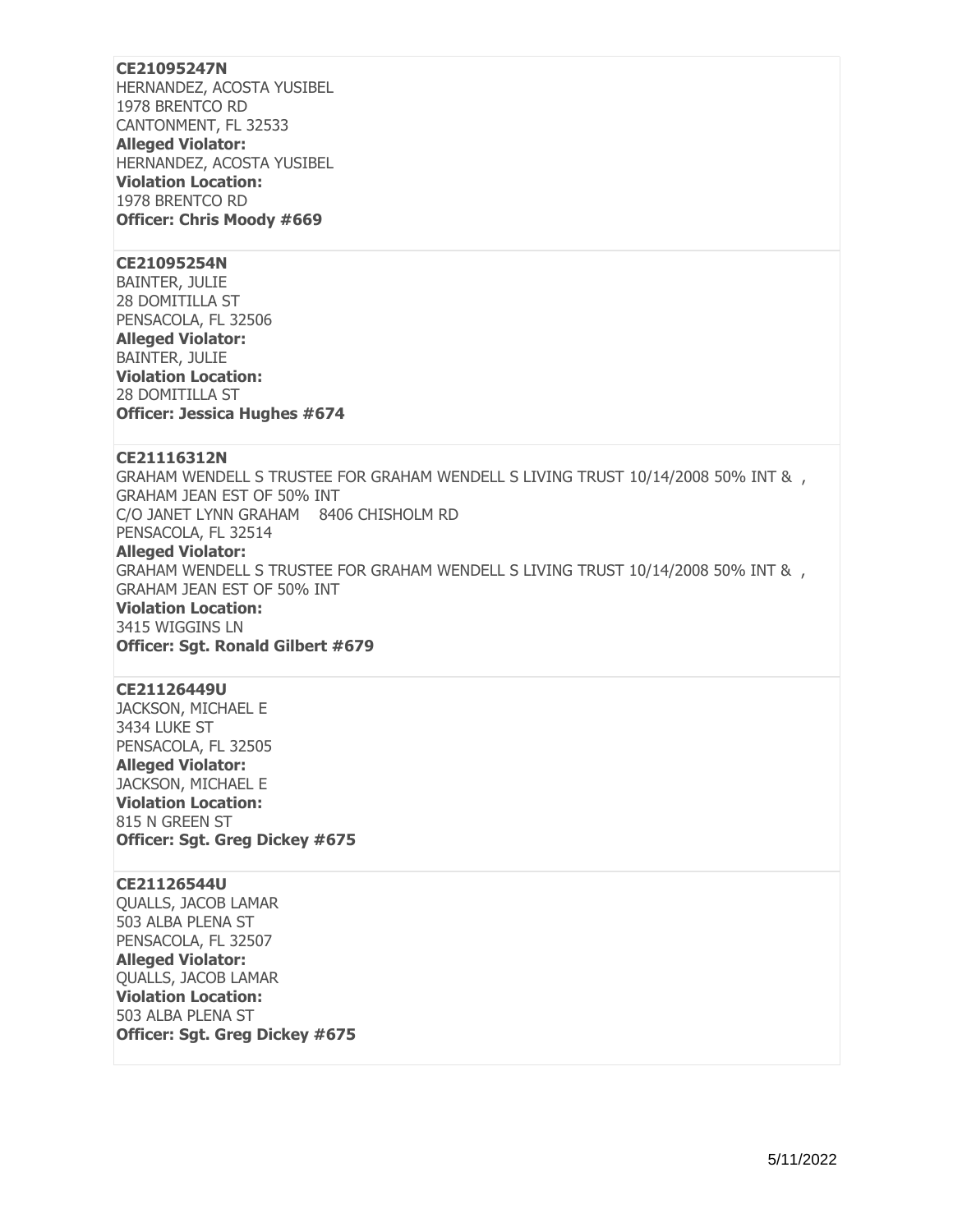## **CE2201198N**

COOK, JONATHAN 8810 SALT GRASS DR PENSACOLA, FL 32526 **Alleged Violator:**  COOK, JONATHAN **Violation Location:**  5400 BLK MURRAY DR **Officer: Sgt. Angelique Parker #668** 

#### **CE2201270N**

R2R INVESTMENTS , LLC 7979 S 180TH ST KENT, WA 98032 **Alleged Violator:**  R2R INVESTMENTS , LLC **Violation Location:**  1714 BLACKWELL LN **Officer: Sgt. Ronald Gilbert #679** 

#### **CE2201327I**

SCHUKAT, ELVIRA KUPFER 8479 OLD SPANISH TRAIL RD PENSACOLA, FL 32514 **Alleged Violator:**  SCHUKAT, ELVIRA KUPFER **Violation Location:**  8479 OLD SPANISH TRAIL RD **Officer: Sgt. Ronald Gilbert #679** 

## **CE2202536N**

GONZALES, MINERVA 2100 DOG TRACK RD PENSACOLA, FL 32506 **Alleged Violator:**  GONZALES, MINERVA **Violation Location:**  4285 W NAVY BLVD **Officer: Chris Moody #669** 

### **CE2203789N**

WAINWRIGHT, OUIDA GAIL 200 N OLD CORRY FIELD RD PENSACOLA, FL 32506 **Alleged Violator:**  WAINWRIGHT, OUIDA GAIL **Violation Location:**  7985 GRAVES RD **Officer: Sgt. Ronald Gilbert #679**